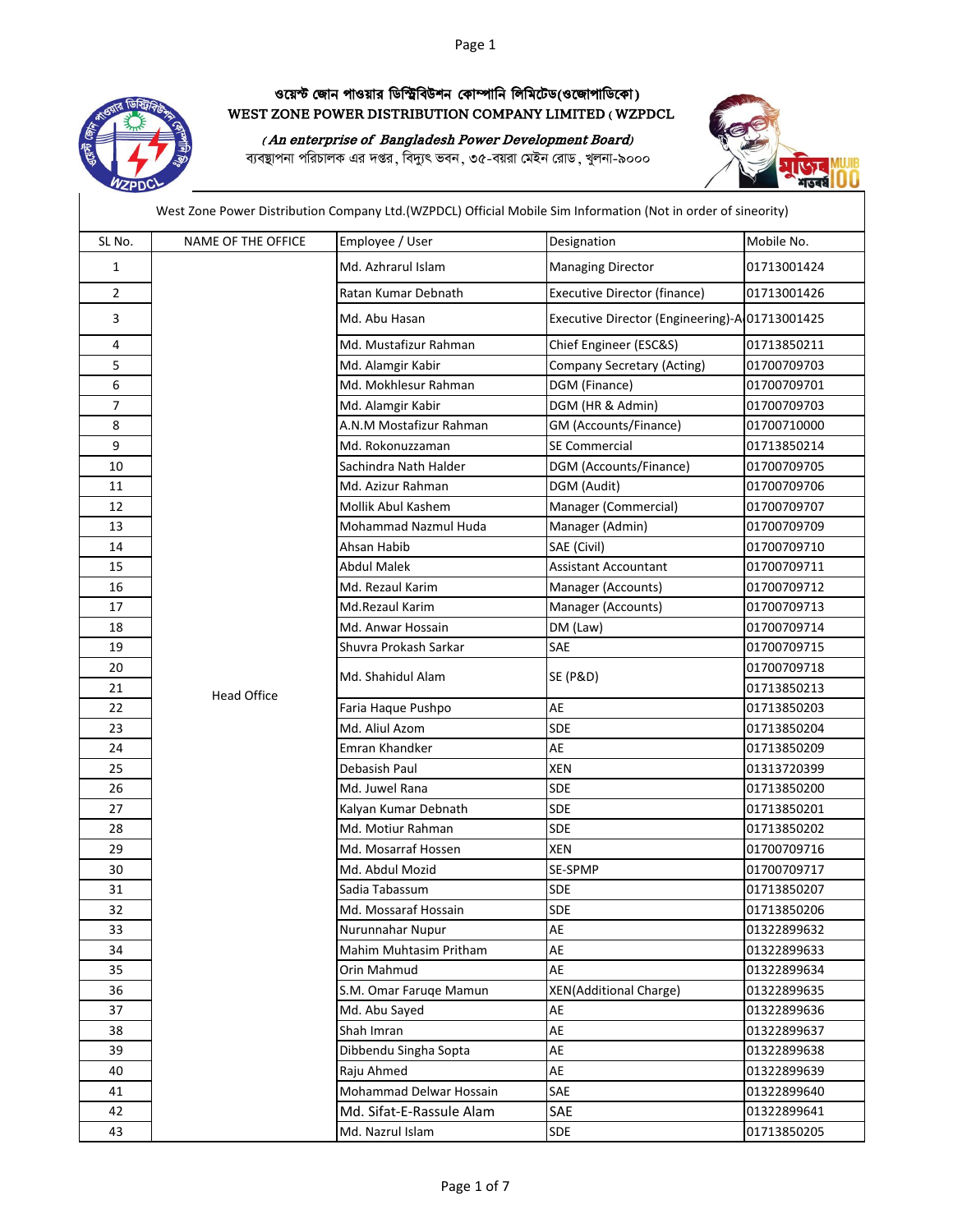| SL No.   | NAME OF THE OFFICE                                     | Employee / User                          | Designation                   | Mobile No.                 |
|----------|--------------------------------------------------------|------------------------------------------|-------------------------------|----------------------------|
| 44       | <b>Training Institute</b>                              | Md. Habibur Rahman                       | XEN                           | 01700709719                |
| 45       |                                                        | Md. Khoshrul Islam                       | SDE                           | 01713850217                |
| 46       | Project Office, SPDSP, Khulna                          | Md. Abdul Mozid                          | PD                            | 01713012160                |
| 47       |                                                        | Md. Rakib Uddin                          | <b>DPD</b>                    | 01700709720                |
| 48       |                                                        | Md. Abdul Khaleque                       | DD (Acct)                     | 01700709727                |
| 49       |                                                        | Md. Saiful Islam                         | AE                            | 01700709726                |
| 50       | DD-1, SPDSP, Khulna                                    | Md. Rakib Uddin                          | XEN                           | 01700709721                |
| 51       | DD-2, SPDSP, Jhenaidah                                 | Kamal Uddin                              | XEN                           | 01700709724                |
| 52       | DD-3, SPDSP, Faridpur                                  | Md. Sobokta Gin                          | <b>XEN</b>                    | 01700709725                |
| 53       | DD-4, SPDSP, Barisal                                   | Md Amjad Hossain                         | <b>XEN</b>                    | 01700709728                |
| 54       | EAPDSP, WZPDCL, KHULNA                                 | Md.Shafiqul Islam                        | PD                            | 01700709730                |
| 55       |                                                        | Md. Arifur Rahman                        | PD                            | 01700709729                |
| 56       | EAUPDSP, WZPDCL, KHULNA                                | Md. Shafiqul Islam                       | <b>XEN</b>                    | 01713850215                |
| 57       | <b>Smart Prepayment Metering</b>                       |                                          | <b>DPD</b>                    | 01700709722                |
| 58       | Project for WZPDCL Area<br>WZPDCL, Khulna.             | Md.Rakibul Islam                         | XEN                           | 01700709723                |
| 59       | O & M Circle, WZPDCL, Khulna. Mst. Shahin Akter Parvin |                                          | SE (Additional Charge)        | 01711297974                |
| 60       |                                                        | Md. Mahmudul Haque                       | <b>XEN</b>                    | 01711297972                |
| 61       |                                                        | Md. Tarek Ahmed                          | AE                            | 01700709735                |
| 62       |                                                        | Md. Kamrul Hasan                         | <b>SDE</b>                    | 01700709733                |
| 63       |                                                        | Md. Tarek Ahmed                          | AE                            | 01700709734                |
| 64       |                                                        | Md. Shahjahan Talukder                   | SAE                           | 01700709741                |
| 65       |                                                        | Md. Shahjahan Talukder                   | SAE                           | 01700709742                |
| 66       | S&D-1, khulna.                                         | Md. Ilious Hossain                       | SAE                           | 01700709737                |
| 67       |                                                        | Md. Anwar Hossain                        | SAE                           | 01700709736                |
| 68       |                                                        | Md. Mohiuddin                            | SAE                           | 01700709743                |
| 69       |                                                        | Md. Najmul Islam                         | SAE                           | 01700709739                |
| 70       |                                                        | Nimai Chandra Sarker                     | SAE                           | 01700709740                |
| 71       |                                                        | Chinmay Kumar Shaha                      | SAE                           | 01700709738                |
| 72       |                                                        | One Stop Service Center                  | SBA                           | 01713850216                |
| 73       |                                                        | Md. Zahagir Hossain                      | <b>XEN</b>                    | 01711297971                |
| 74       |                                                        | S.M.Hasmat Hossain                       | SDE                           | 01700709744                |
| 75       |                                                        | S.M.Hasmat Hossain                       | AE                            | 01700709747                |
| 76       |                                                        | Farzana Rikta                            | AE                            | 01700709745                |
| 77       |                                                        | M.M.Rezaul Karim                         | AE                            | 01700709754                |
| 78       | S&D-2, khulna.                                         | Md. Hafiz Uddin                          | SAE                           | 01700709753                |
| 79       |                                                        | Mintu Biswas                             | SAE                           | 01700709752                |
| 80       |                                                        | Md. Mahabubur Rahman                     | SAE                           | 01700709751                |
| 81       |                                                        | Md. Abdullah-Al-Amin                     | SAE                           | 01700709750                |
| 82       |                                                        | Md. Shofiul Alom                         | SAE                           | 01700709748                |
| 83       |                                                        | Md. Miraz Hossain                        | SAE                           | 01700709755                |
| 84       |                                                        | Palash Kumar Ghosh                       | <b>XEN-(Aditional Charge)</b> | 01711297973                |
| 85       |                                                        | Md. Nur Islam                            | AE                            | 01700709756                |
| 86<br>87 |                                                        | Md. Suyeb Khan Rimon                     | SAE<br>AE                     | 01700709758                |
|          | S&D-3, khulna.                                         | Md. Mazibur Rahman<br>Md. Bellal Hossain | SAE                           | 01700709757                |
| 88<br>89 |                                                        | Md. Abdul Alim                           | SAE                           | 00170070760<br>01700709759 |
| 90       |                                                        | Md. Sahinur Islam                        | SAE                           | 01700709763                |
| 91       |                                                        | Md. Sahinur Islam                        | SAE                           | 01700709762                |
| 92       |                                                        | Md. Nur Islam Shakh                      | SAE                           | 01700709761                |
|          |                                                        |                                          |                               |                            |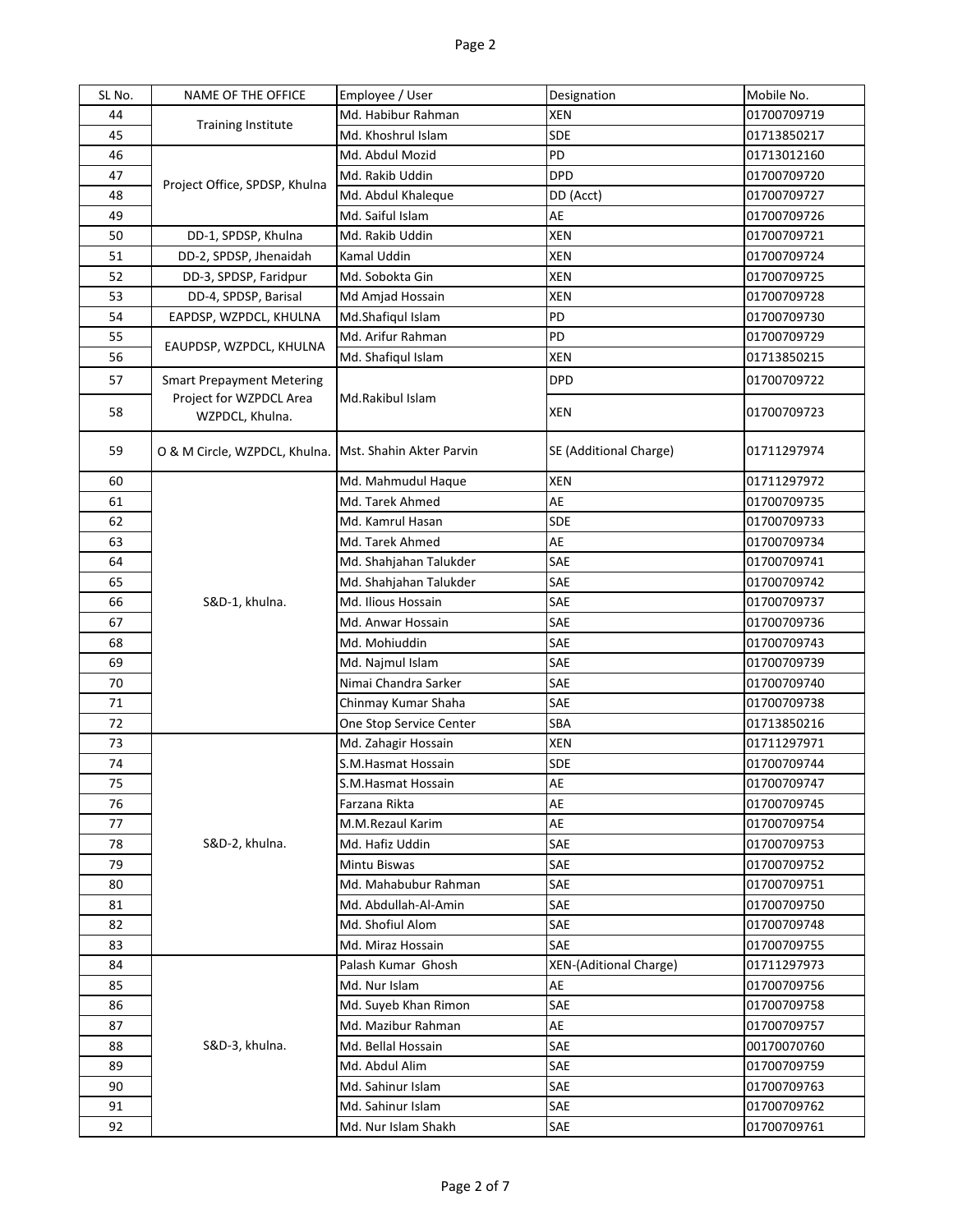| SL No. | NAME OF THE OFFICE             | Employee / User         | Designation                   | Mobile No.  |
|--------|--------------------------------|-------------------------|-------------------------------|-------------|
| 93     |                                | Md. Mamunur Rahman      | <b>XEN</b>                    | 01711297970 |
| 94     |                                | Md. Ruhul Amin Howlader | AE                            | 01700709765 |
| 95     |                                | Md. Shoyaib Hossain     | AE                            | 01700709764 |
| 96     |                                | Md. Imrul Haque         | AE                            | 01700709770 |
| 97     | S&D-4, khulna.                 | Md. Morshed Ahmed       | SAE                           | 01700709771 |
| 98     |                                | Md. Abdul Alim          | SAE                           | 01700709767 |
| 99     |                                | Md. Shahinur Islam      | SAE                           | 01700709772 |
| 100    |                                | Md. Mamunur Rashid      | SAE                           | 01700709769 |
| 101    |                                | Mohadeb Kumar Palit     | SAE                           | 01700709766 |
| 102    |                                | Md. Imrul Kayes         | SAE                           | 01700709768 |
| 103    |                                | Monjurul Kumar Sarnakar | XEN                           | 01700709773 |
| 104    |                                | Saydur Rahman           | AE                            | 01700709774 |
| 105    | BBB, Bagerhat                  | Md. Saad-ur Rahman      | SAE                           | 01700709775 |
| 106    |                                | Md. Saad-ur Rahman      | SAE                           | 01700709776 |
| 107    |                                | Md. Abul Kalam Sarder   | SAE                           | 01700709777 |
| 108    |                                | H.M Farhad Hossain      | RE (SDE)                      | 01700709778 |
| 109    | Mongla Electric Supply         | Kishor Dhakoider        | SAE                           | 01700709779 |
| 110    |                                | Kishor Kumar Halder     | SAE                           | 01700709780 |
| 111    |                                | Utpal Chandra Dey       | RE (SDE)                      | 01700709781 |
| 112    | <b>Fultala Electric Supply</b> | Mamunur Rashid          | <b>SAE</b>                    | 01700709782 |
| 113    | SE Circle, Patuakhali          | Amullay Kumar Sarker    | SE (Additional Charge)        | 01713850219 |
| 114    |                                | Md.Tofazzal Hossain     | XEN                           | 01700709977 |
| 115    |                                | Md. Tanvir Haider       | AE                            | 01700709978 |
| 116    |                                | Md. Tanvir Haider       | AE                            | 01700709979 |
| 117    | S&D, Patuakhali.               | S M Abdul Karim         | SAE                           | 01700709980 |
| 118    |                                | Md.Azadul Hossain       | SAE                           | 01700709981 |
| 119    |                                | Md.Ibrahim Khan         | SAE                           | 01700709982 |
| 120    |                                | Md. Mamunur Rashid      | <b>XEN</b>                    | 01700709988 |
| 121    |                                | Md.Eusuf                | SDE                           | 01700709989 |
| 122    |                                | Md. Tamim Hossain       | AE                            | 01700709990 |
| 123    | <b>Bhola Electric Supply</b>   | Dulal Chandra Ghosh     | SAE                           | 01700709991 |
| 124    |                                | Md.Mazed                | SAE                           | 01700709992 |
| 125    |                                | Soliman                 | SAE                           | 01700709995 |
| 126    |                                | Md. Kawsar Zaman        | SAE                           | 01700709993 |
| 127    |                                | Control Room            |                               | 01700709994 |
| 128    |                                | Md. Atib Bissas         | <b>XEN(Additional Charge)</b> | 01700709983 |
| 129    |                                | Vismodeb Biswas         | SAE                           | 01700709984 |
| 130    | Barguna Electric Supply        | Md. Atib Bissas         | AE                            | 01700709985 |
| 131    |                                | Md. Mohiuddin           | SAE                           | 01700709986 |
| 132    |                                | Vismodeb Biswas         | SAE                           | 01700709987 |
| 133    | Borhanuddin Electric Supply    | Firoz Hossain Sannamot  | <b>RE</b>                     | 01700709996 |
| 134    |                                | S.M Monjurul Alam       | SAE                           | 01700709997 |
| 135    | Charfasseon Electric Supply    | Md. Munirujjaman        | RE                            | 01700709998 |
| 136    |                                | Md. Munirujjaman        | SAE                           | 01700709999 |
| 137    | Monpura Electric Supply        | Md. Abdus Salam         | <b>RE</b>                     | 01700709704 |
| 138    | O&M Jessore                    | Md. Ektiar Uddin        | <b>SE</b>                     | 01711298373 |
| 139    |                                | Md. Sohidul Islam       | <b>XEN</b>                    | 01711298372 |
| 140    |                                | Md. Roushan Ali         | <b>SDE</b>                    | 01700709783 |
| 141    |                                |                         |                               | 01700709786 |
| 142    |                                | Samsuzzaman Kiron       | AE                            | 01700709785 |
| 143    | S&D-1,                         | Md. Nasir Uddin         | SAE                           | 01700709788 |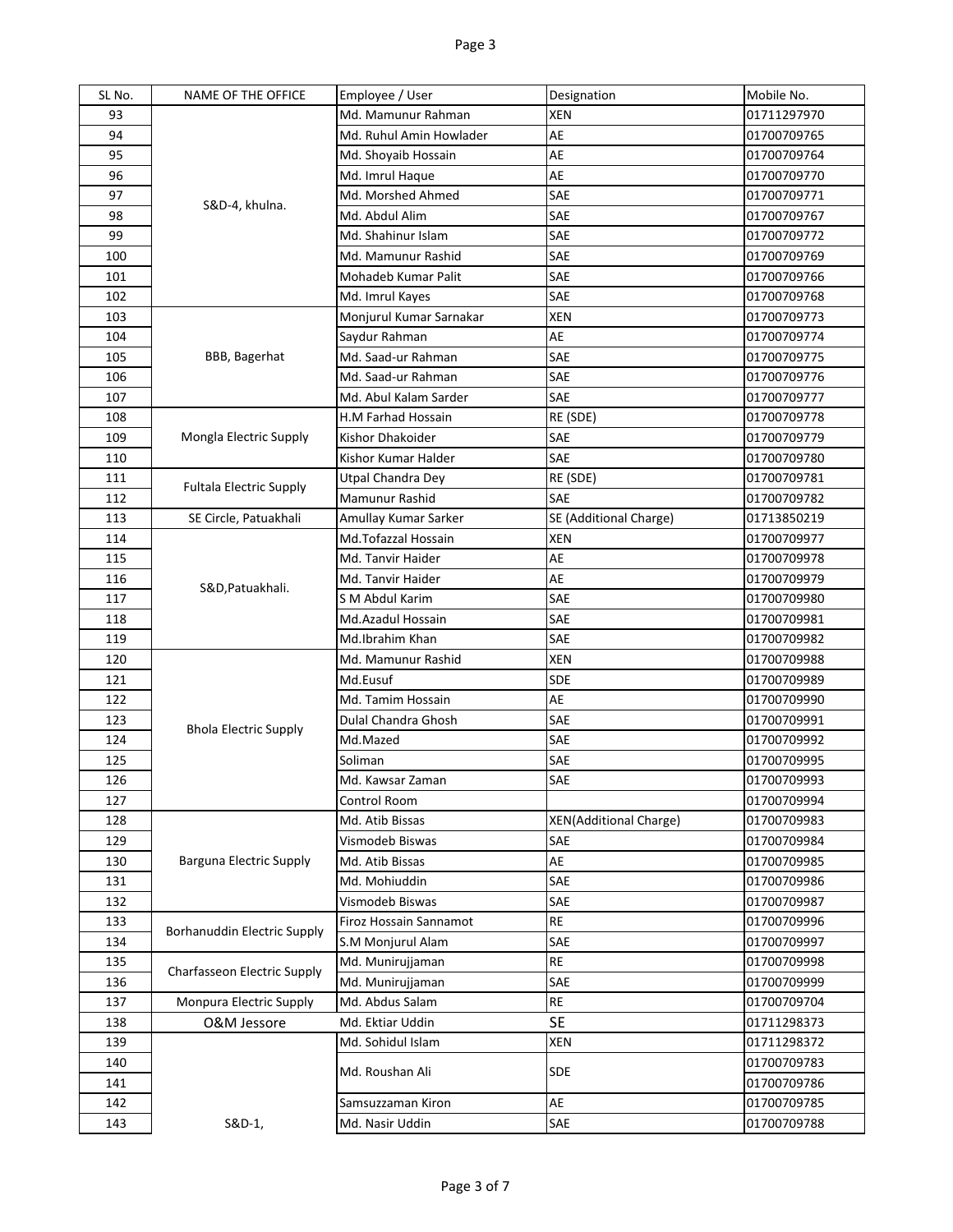| SL No.     | NAME OF THE OFFICE            | Employee / User                           | Designation                   | Mobile No.                 |
|------------|-------------------------------|-------------------------------------------|-------------------------------|----------------------------|
| 144        | Jashore                       | Md. Milton Hossin                         | SAE                           | 01700709790                |
| 145        |                               | Md. Shohel Rana                           | SAE                           | 01700709789                |
| 146        |                               | Sonjoy Kumar                              | SAE                           | 01700709784                |
| 147        |                               | Murari Mohon Sarker                       | SAE                           | 01700709791                |
| 148        |                               | Md. Tofazzal Hossain                      | SAE                           | 01700709787                |
| 149        |                               | Din Mohammad Mohim                        | <b>XEN(Additional Charge)</b> | 01711298374                |
| 150        |                               | Din Mohammad Mohim                        | <b>SDE</b>                    | 01700709792                |
| 151        |                               | Md. Mizanur Rahman                        | AE                            | 01700709798                |
| 152        |                               | Md. Jakir Hossain                         | SAE                           | 01700709795                |
| 153        |                               | Bablu Kumer Chaubey                       | SAE                           | 01700709793                |
| 154        | S&D-2,Jashore                 | Md. Mozirul Islam                         | SAE                           | 01700709796                |
| 155        |                               | Md. Fokrul Alam                           | SAE                           | 01700709794                |
| 156        |                               | Md. Mahabub                               | SAE                           | 01700709801                |
| 157        |                               | Newtown 33/11 Kv Substation               |                               | 01700709797                |
| 158        |                               | Khairtola 33/11 Kv Substation             |                               | 01700709799                |
| 159        |                               | One Stop Service Center                   |                               | 01700709800                |
| 160        |                               | Md. Manjurul Islam                        | XEN                           | 01700709802                |
| 161        |                               | Md. Masudar Rahman                        | <b>SDE</b>                    | 01700709803                |
| 162        | <b>Magura Electric Supply</b> | Md. Masudar Rahman                        | AE                            | 01700709804                |
| 163        |                               | Md. Kamal Uddin Mreeda                    | <b>SAE</b>                    | 01700709805                |
| 164        |                               | Md. Kamal Uddin Mreeda                    | SAE                           | 01700709806                |
| 165        |                               | Md. Saidur Rahaman                        | SAE                           | 01700709807                |
| 166        |                               | Md. Ziaul Haque                           | <b>XEN</b>                    | 01700709808                |
| 167        |                               | Md. Abdur Rouf Khan<br>Md. Ashraful Islam | AE<br>AE                      | 01700709809                |
| 168<br>169 | Satkhira ESU                  | Md. Shafiqul Islam                        | SAE                           | 01700709814<br>01700709811 |
| 170        |                               | Rajib Chandra Roy                         | SAE                           | 01700709810                |
| 171        |                               | Md. Rubel Hossain                         | SAE                           | 01700709812                |
| 172        |                               | Md. Rubel Hossain                         | SAE                           | 01700709813                |
| 173        |                               | Md. Nasir Uddin                           | <b>XEN</b>                    | 01700709815                |
| 174        |                               | Md. Shamsul Hoque                         | SAE                           | 01700709816                |
| 175        | <b>Narail ESU</b>             | Md. Mehrab Hossain                        | SAE                           | 01700709818                |
| 176        |                               | Md. Badrul Alam                           | SAE                           | 01700709817                |
| 177        |                               | Md. Saifuzzaman                           | SE                            | 01711430895                |
| 178        | <b>O&amp;M Faridpur</b>       | Md.Habibullah                             | SAE                           | 01700709923                |
| 179        |                               | Md. Motiur Rahman                         | <b>XEN(Additional Charge)</b> | 01700709884                |
| 180        |                               | Basudeb Kundu Saha                        | SDE                           | 01700709885                |
| 181        |                               | Himadri Kumar Poddar                      | AE                            | 01700709886                |
| 182        |                               | Basudeb Kundu Saha                        | AE                            | 01700709887                |
| 183        | S&D-1 Faridpur                | Md. Nur Alam Siddig                       | SAE                           | 01700709888                |
| 184        |                               | Md. Shahinur Islam                        | SAE                           | 01700709889                |
| 185        |                               | Md. Lipon Ali                             | SAE                           | 01700709890                |
| 186        |                               | Md. Munna Alam                            | SAE                           | 01700709891                |
| 187        |                               | Md. Shaminur Hossain Talukder             | SAE                           | 01700709892                |
| 188        |                               | Md Murshid Alam                           | <b>XEN</b>                    | 01700709893                |
| 189        |                               | Abu Raihan                                | SDE                           | 01700709894                |
| 190        |                               | Md. Liakot Hossain                        | AE                            | 01700709895                |
| 191        | S&D-2 Faridpur                | Md. Saidur Rahaman                        | SAE                           | 01700709896                |
| 192        |                               | Md. Abdulla                               | SAE                           | 01700709897                |
| 193        |                               | Galib Ahmed                               | SAE                           | 01700709899                |
| 194        |                               | Armanul Islam                             | SAE                           | 01700709898                |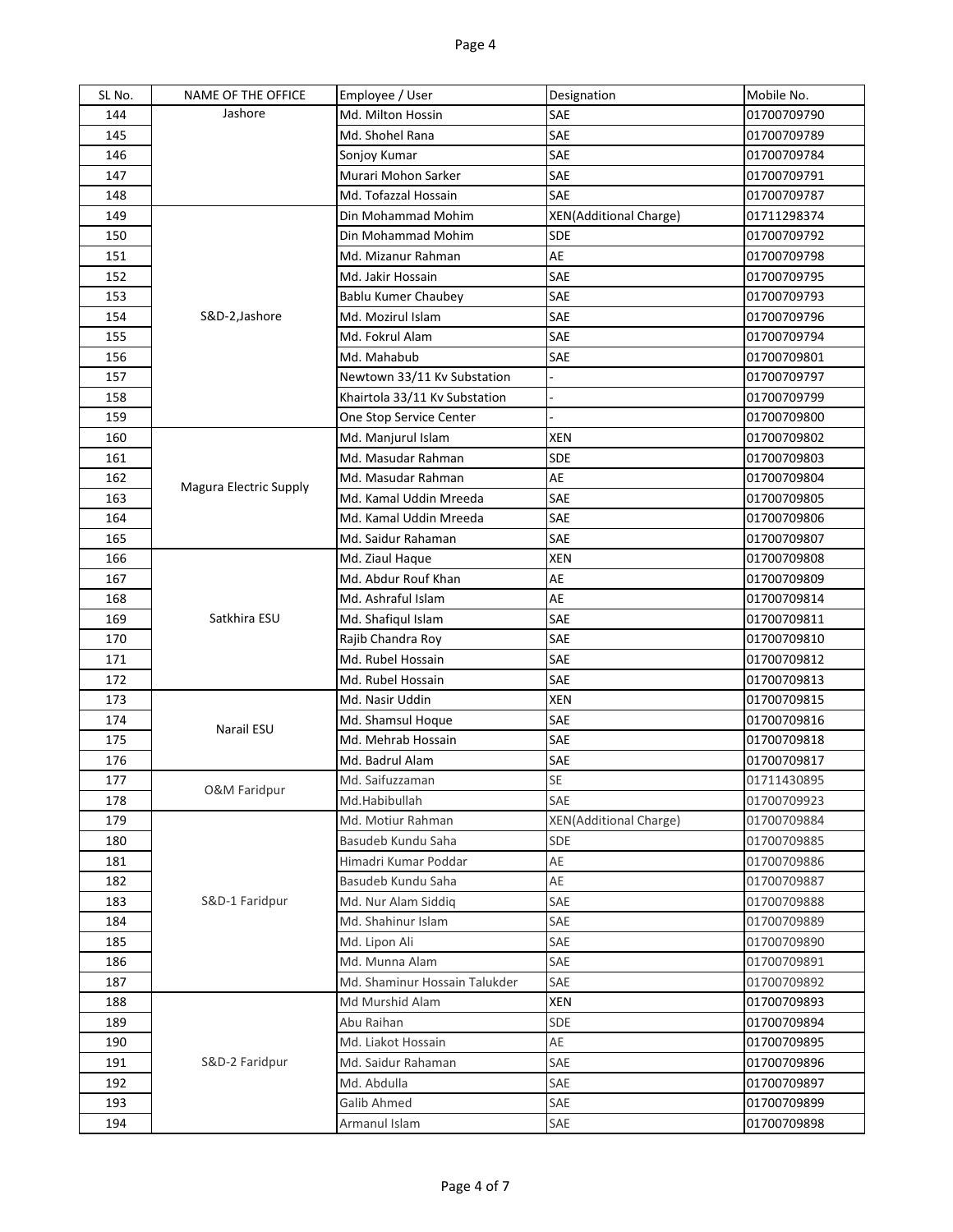| SL No.     | NAME OF THE OFFICE | Employee / User            | Designation                    | Mobile No.                 |
|------------|--------------------|----------------------------|--------------------------------|----------------------------|
| 195        | S&D Madaripur      | Md. Mizanur Rahman         | <b>XEN(Additional Charge)</b>  | 01700709900                |
| 196        |                    | Md. Monojurul Ahsan Kaderi | AE                             | 01700709901                |
| 197        |                    | Md. Monojurul Ahsan Kaderi | AE                             | 01700709902                |
| 198        |                    | Joyonto Kumar Pal          | SAE                            | 01700709903                |
| 199        |                    | Md. Shoriful Islam         | SAE                            | 01700709904                |
| 200        |                    | Md. Miraz Hossain          | SAE                            | 01700709905                |
| 201        |                    | Aminur Rahaman             | XEN                            | 01700709906                |
| 202        |                    |                            |                                | 01700709907                |
| 203        |                    | Md. Jamal Hossain          | AE                             | 01700709908                |
| 204        |                    | Md. Jamal Hossain          | AE                             | 01700709909                |
| 205        | ESU Rajbari        | Md. Ayub Ali               | AE                             | 01700709915                |
| 206        |                    | Md. Rubel Hossain          | SAE                            | 01700709911                |
| 207        |                    | Gopal Chandra Gosh         | SAE                            | 01700709910                |
| 208        |                    | Mr. Tanay Kumar Das        | SAE                            | 01700709912                |
| 209        |                    | Md. Rubel Hossain          | SAE                            | 01700709914                |
| 210        |                    | Shree Bappy Das.           | SAE                            | 01700709913                |
| 211        |                    | S.M Monim                  | <b>XEN</b>                     | 01700709916                |
| 212        |                    | Sk Ariful Islam            | SAE                            | 01700709917                |
| 213        | ESU Gopalganj      | Md. Mizanur Rahman         | AE                             | 01700709918                |
| 214        |                    | Md. Salim Hosain           | SAE                            | 01700709919                |
| 215        |                    | Md. Mohin Uddin            | <b>SAE</b>                     | 01700709920                |
| 216        |                    | Md. Kamal Uddin            | <b>XEN</b> (Additional Charge) | 01700709921                |
| 217        |                    | Md. Ferdaws Al Zahid       | AE                             | 01700709922                |
| 218        | Shariatpur         | Zakir Hossain              | SAE                            | 01700709925                |
| 219        |                    | Md. Abul Kalam Azad        | SAE                            | 01700709924                |
|            |                    |                            |                                |                            |
| 220        |                    | Mohammad. Nabid Ali        | <b>SAE</b>                     | 01700709927                |
| 221        |                    | One Stop Service Centre    | <b>Technical staff</b>         | 01700709926                |
| 222        |                    | K.M. Faridul Islam         | RE (AE)                        | 01700709928                |
| 223        | Bhanga ESU         | Md Rubel Hossain           | SAE                            | 01700709929                |
| 224        |                    | Md. Abdus Salam            | SAE                            | 01700709930                |
| 225        |                    | Subroto Malakar            | RE (AE)                        | 01700709931                |
| 226        | Sadarpur E/S       | Md.Shakhaowat Hossain      | SAE                            | 01700709932                |
| 227        |                    | Md. Mokhlesur Rahman       | RE (AE)                        | 01700709933                |
| 228        | Madhukhali ESU     | Md. Abdul Motin            | SAE                            | 01700709934                |
| 229        |                    | Al Azam                    | SAE                            | 01700709935                |
| 230        | Pangsha ESU        | <b>Riad Hossain</b>        | RE (AE)                        | 01700709936                |
| 231        |                    | Md.Humayan Kabir           | SAE                            | 01700709937                |
| 232        |                    | Md. Shah Newaz             | AE(RE)                         | 01700709938                |
| 233        | Goalanda ESU       | Md.Shahriar Emon Monir     | SAE                            | 01700709939                |
| 234        |                    |                            |                                | 01700709940                |
| 235        |                    | Md. Amzad Hossain          | <b>XEN</b>                     | 01713850220                |
| 236        |                    |                            |                                | 01700709941                |
| 237        |                    | Rubel Kumar Day            | SDE                            | 01700709949                |
| 238        |                    | Md. Nurul Islam Biswas     | SAE                            | 01700709942                |
| 239        |                    | Md. Jwel Rana              |                                | 01700709946                |
| 240        | S&D-1, Barishal    | Md. Sohidul Islam          | SAE                            | 01700709945                |
| 241        |                    | Md. Ahsanul Haque          | SAE                            | 01700709943                |
| 242        |                    | Md. Mahedi Hasan           | <b>SAE</b>                     | 01700709950                |
| 243        |                    |                            |                                | 01700709944                |
| 244<br>245 |                    | Asif Al Mahmud             | AE                             | 01700709948<br>01700709947 |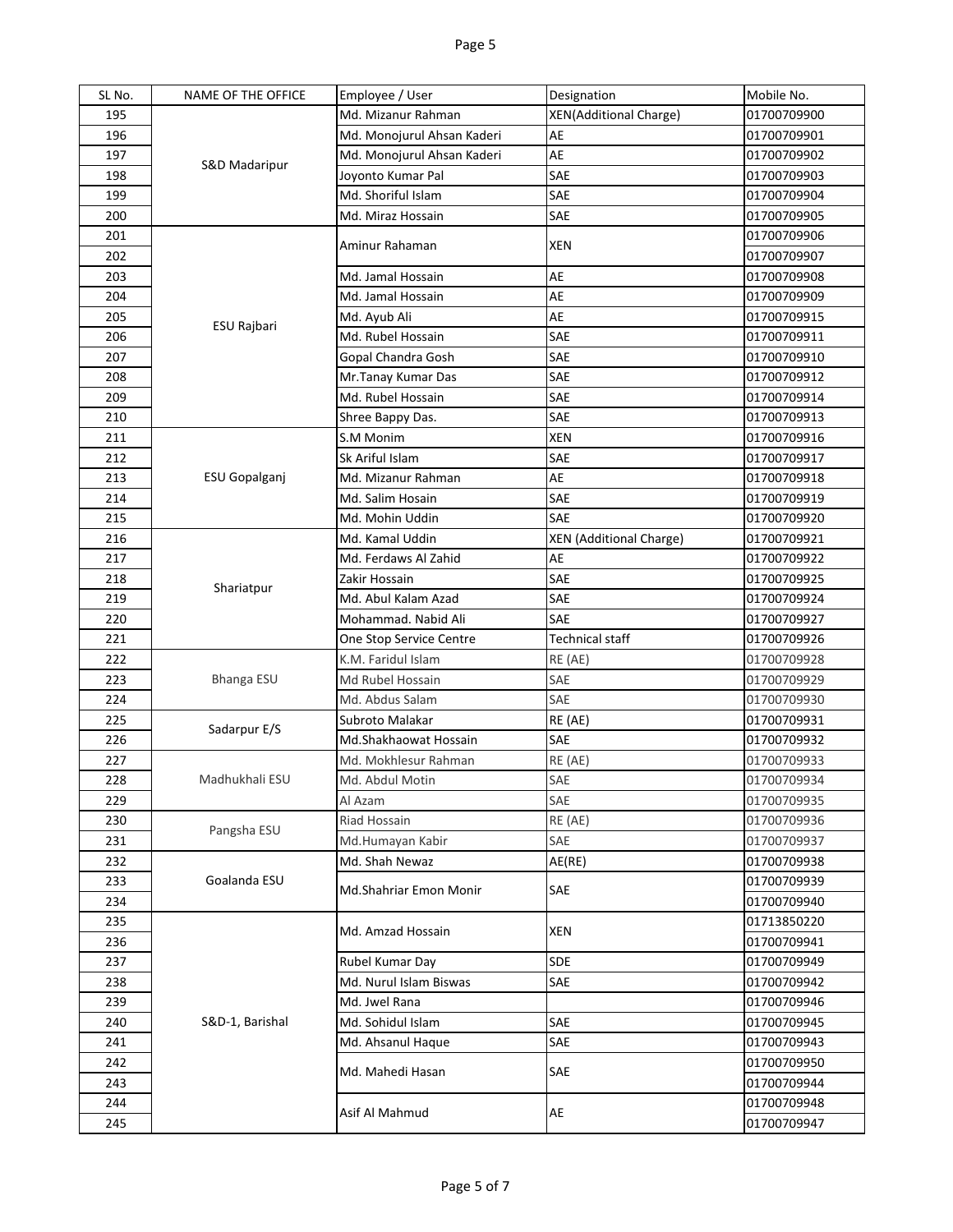| SL No. | NAME OF THE OFFICE         | Employee / User                | Designation                   | Mobile No.  |
|--------|----------------------------|--------------------------------|-------------------------------|-------------|
| 246    |                            | Md. Faruq Hossain              | <b>XEN(Additional Charge)</b> | 01713850221 |
| 247    |                            | Sakil Rana Sweet               | AE                            | 01700709951 |
| 248    |                            | Sakil Rana Sweet               | AE                            | 01700709952 |
| 249    |                            | Md. Zahid Hossain              | SAE                           | 01700709956 |
| 250    | S&D-2<br>Barishal          | Md. Salim Hasan Chowdhury      | SAE                           | 01700709958 |
| 251    |                            | Md. Mamimul Islam              | SAE                           | 01700709954 |
| 252    |                            | Md. Munjurul Alam              | SAE                           | 01700709955 |
| 253    |                            | Md. Shamsul Alam               | SAE                           | 01700709957 |
| 254    |                            | Bikash Kumar Biswash           | SAE                           | 01700709953 |
| 255    |                            |                                |                               | 01700709964 |
| 256    |                            | Md. Abdur Rahim                | XEN                           | 01700709966 |
| 257    |                            | Gm Lutfor Rahman               |                               | 01700709965 |
| 258    | S & D, Jhalokathi          |                                | AE                            | 01700709967 |
| 259    |                            |                                |                               | 01700709968 |
| 260    |                            | Md. Anwar Hossen               | SAE                           | 01700709970 |
| 261    |                            | Md. Hamidur Rahman             | <b>SAE</b>                    | 01700709969 |
| 262    |                            | Khalidul Islam Khan            | <b>XEN</b>                    | 01700709959 |
| 263    |                            | Syed Raihan Hossain            | AE                            | 01700709960 |
| 264    | Pirojpur Electric Supply,  | Syed Raihan Hossain            | AE                            | 01700709961 |
| 265    | WZPDCL, Pirojpur.          | Md. Maidul Islam               | SAE                           | 01700709962 |
| 266    |                            | Md. Rezwanul Haque             | SAE                           | 01700709963 |
| 267    |                            | Md. Nurul Islam                | <b>RE</b>                     | 01700709972 |
| 268    | Bhandaria ESU              | Md. Anayet Hossain             | SAE                           | 01700709973 |
| 269    | Nalcity                    | Sohel Rana Saifuddin Talukdar  | Re                            | 01700709971 |
| 270    | SE Office, Barishal        | A.T.M Tariqul Islam            | <b>SE</b>                     | 01713850218 |
| 271    | ZRS, Barishal              | Md. Paritosh Kumar Sarker      | <b>XEN</b>                    | 01700709976 |
| 272    |                            | Dipok Mistry                   | RE(SDE)                       | 01700709974 |
| 273    | Kathalia E/S               | Taposh Kumar Biswas            | SAE                           | 01700709975 |
| 274    |                            | Engr. Rashedul Islam Chowdhury | XEN                           | 01711423522 |
| 275    |                            | Md. Ahsan Habib                | <b>SDE</b>                    | 01700709844 |
| 276    |                            | Md. Mustafizur Rahman          | AE                            | 01700709845 |
| 277    |                            | Munshi Zahurul Haque           | AE                            | 01700709846 |
| 278    |                            | Sakib Adnan Dipto              | AE                            | 01700709847 |
| 279    |                            | Md. Ekramul Haque              | SAE                           | 01700709849 |
| 280    | S&D, Jhenaidah             | Md. Rafiqul Islam              | SAE                           | 01700709851 |
| 281    |                            | Md. Abdul Halim                | SAE                           | 01700709850 |
| 282    |                            | Uttam Kumar Nandi              | SAE                           | 01700709848 |
| 283    |                            | Md. Ekramul Haque              | SAE                           | 01700709852 |
| 284    |                            | Md. Ariful Islam               | SAE                           | 01700709853 |
| 285    |                            | Md. Ariful Islam               | SAE                           | 01700709854 |
| 286    |                            | Md. Shamim Sharif              | <b>RE</b>                     | 01700709862 |
| 287    | Shailkupa ESU              | Md. Shahidus Zaman             | SAE                           | 01700709863 |
| 288    |                            | Abdur Rashid                   | RE (AE)                       | 01700709842 |
| 289    | Kumarkhali ESU             | Md. Faruq Hasan                | SAE                           | 01700709843 |
| 290    | O&M, Kushtia.              | Jahan- E-Sobnom                | <b>SE</b>                     | 01711431410 |
| 291    |                            | Md. Moniruzzaman               | AE                            | 01700709832 |
| 292    | Bheramara E/S              | Md. Yasin Ali                  | SAE                           | 01700709833 |
| 293    |                            | Md.Monowar Jahid               | AE                            | 01700709858 |
| 294    | Kotchadpur Electric Supply | Md. Anower Hossain             | SAE                           | 01700709859 |
| 295    |                            | Md. Motiar Rahman              | AE (RE)                       | 01700709855 |
| 296    | Kalignaj E/S               | Md. Mahmudul Noor Rashid Fakir | SAE                           | 01700709856 |